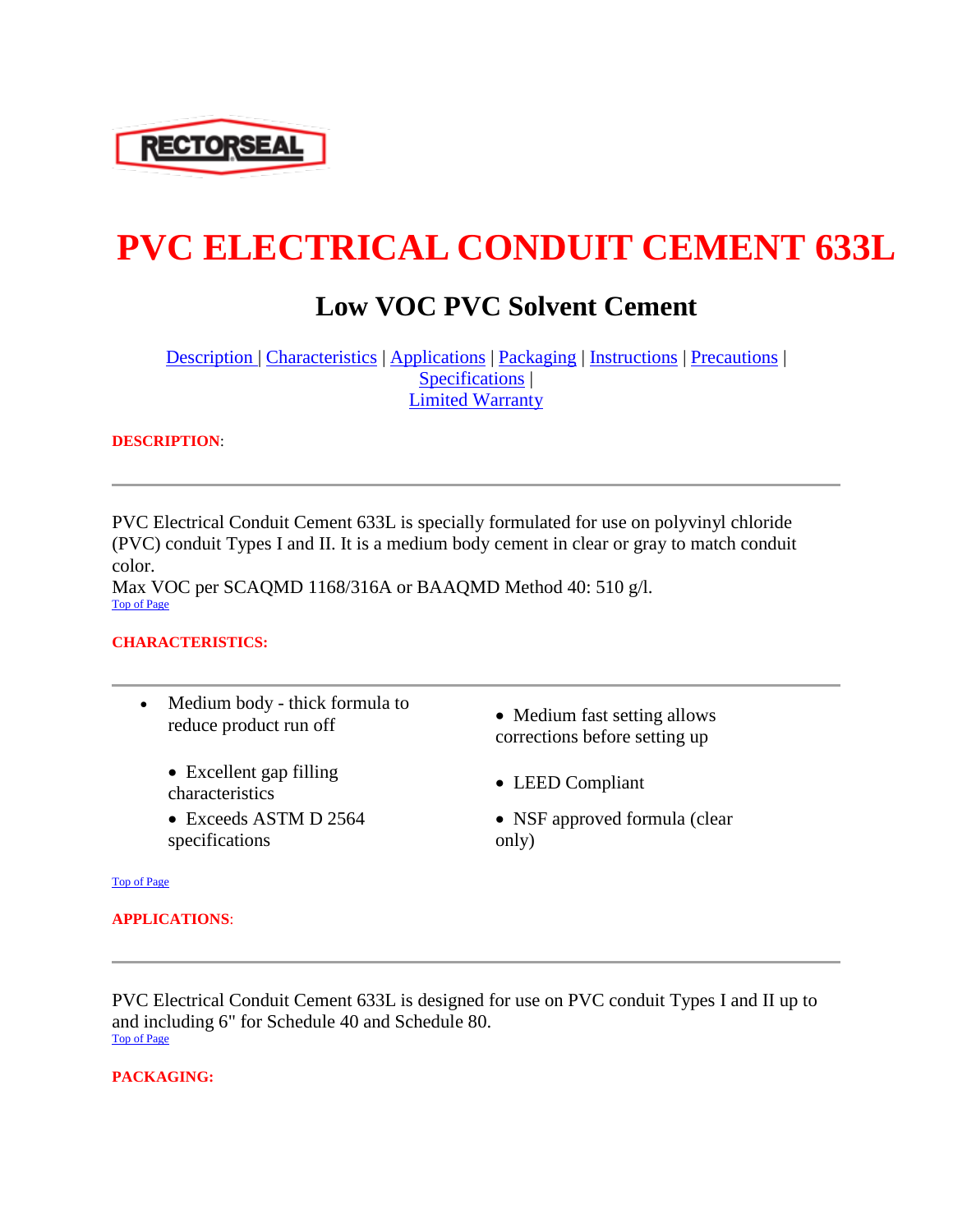| Clear Code | Gray Code | <b>Size</b>                              | Qty. Per<br>Case | Lbs. per<br>Case | Cu. Ft Per<br>Case |
|------------|-----------|------------------------------------------|------------------|------------------|--------------------|
| 55980      |           | $1/2$ pint dauber top $(237 \text{ ml})$ | 24 cans          | 16               | .45                |
| 55983      | 55995     | Pint dauber top (473 ml)                 | 12 cans          | 15               | .43                |
| 55985      | 55996     | Quart dauber top (946 ml)                | 12 cans          | 27               | .78                |
| 55986      | 55997     | Gallon can $(3.8 L)$                     | 4 cans           | 35               | .80                |

#### [Top of Page](http://ows.rectorseal.com/product-data/PVC-Electrical-Conduit-Cement/dspvclow.html#anchor568367)

#### **INSTRUCTIONS:**

- 1. Store and apply between 40 degree F and 120 degree F. Protect from freezing. Use Arctic™ for applications below 40 degree F. Do not use if cement has become curdled, lumpy, thickened or is beyond two years from date stamped on container. Do not thin.
- 2. **Wear non-permeable gloves during application to avoid skin contact.**
- 3. Clean fitting socket and conduit and check for proper fit. Apply PRIMER to all PVC surfaces. Primer not required on non-metallic electrical conduit. While still wet, quickly begin solvent cement application.
- 4. Shake well before using and stir frequently while using. Apply with supplied dauber applicator. For conduit greater than 2" diameter, use natural bristle brush sized to 1/2 of the conduit diameter.
- 5. Apply thin coat evenly to socket. Avoid Puddling. Quickly apply heavy coat to conduit end. While wet, quickly insert pipe into fitting with slight twisting movement until it bottoms out.
- 6. Hold conduit into fitting for at least 30 seconds to prevent pipe from backing out.
- 7. Wipe excess cement from joint with rag. Allow 15 minutes before handling. Avoid fullline pressure for 24 hours. Cure time varies with size, fit, temperature and humidity.

For additional technical information, call Toll Free 1-800-231-3345.

[Top of Page](http://ows.rectorseal.com/product-data/PVC-Electrical-Conduit-Cement/dspvclow.html#anchor568367)

#### **PRECAUTIONS:**

FOR CHEMICAL EMERGENCY, SPILL, LEAK, FIRE, EXPOSURE OR ACCIDENT,

CALL CHEMTREC - DAY OR NIGHT 1-800-424-9300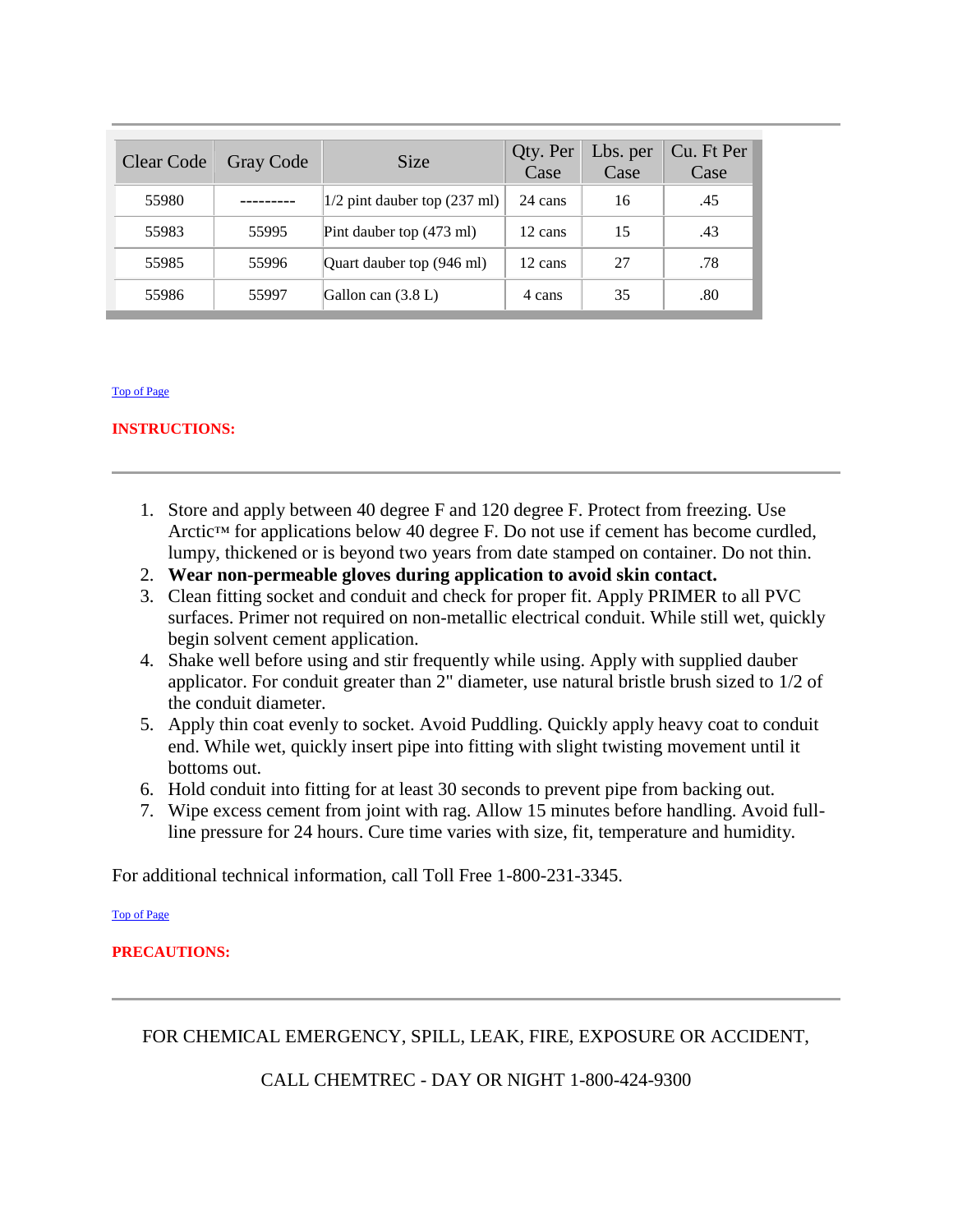## **D A N G E R!**

# EXTREMELY FLAMMABLE • HARMFUL OR FATAL IF SWALLOWED VAPOR HARMFUL • EYE AND SKIN IRRITANT • MAY BE ABSORBED THROUGH **SKIN** VAPORS MAY CAUSE FLASH FIRES

**CONTAINS:** Tetrahydrofuran, Methyl Ethyl Ketone, Cyclohexanone and Acetone. **PRECAUTIONS:** Vapors are heavier than air and can collect in low areas. Keep away from heat, sparks, and flames until vapors are gone. Use only with good cross-ventilation. Wear adequate protective gear and clothing. Avoid breathing vapors and contact with skin, eyes and clothing. Long term repeated overexposure to solvents may cause damage to the brain, nervous system, reproductive system, respiratory system, mucous membranes, liver, and kidneys. Wash after handling. **FIRST AID**: For any overexposure, get immediate medical attention after first aid is given. **Eyes** - Flush 15 minutes with clean water. **Skin** - Wash with soap and water. **Inhalation** - Remove to fresh air. **Ingestion** - DO NOT INDUCE VOMITING. Only if conscious, give large amounts of water. Do not reuse empty container. **KEEP OUT OF REACH OF CHILDREN.**

For additional information, refer to Material Safety Data Sheet.

[Top of Page](http://ows.rectorseal.com/product-data/PVC-Electrical-Conduit-Cement/dspvclow.html#anchor568367)

#### **SPECIFICATIONS:**

| Wt/Gal $@$ 77 degree F | 7.6+ $-$ .2 lbs/gal.              |
|------------------------|-----------------------------------|
| Flash Point SETA CC    | 4.1 degree F                      |
| Color                  | Clear or Gray                     |
| <b>Shelf Life</b>      | 2 years. Subject to<br>inspection |



Suggestions and recommendations covering the use of our products are based on our past experience and laboratory findings. However, as we have no control as to the methods and conditions of application, we only assume responsibility for the uniformity of our products within manufacturing tolerances.

[Top of Page](http://ows.rectorseal.com/product-data/PVC-Electrical-Conduit-Cement/dspvclow.html#anchor568367)

#### **LIMITED WARRANTY:**